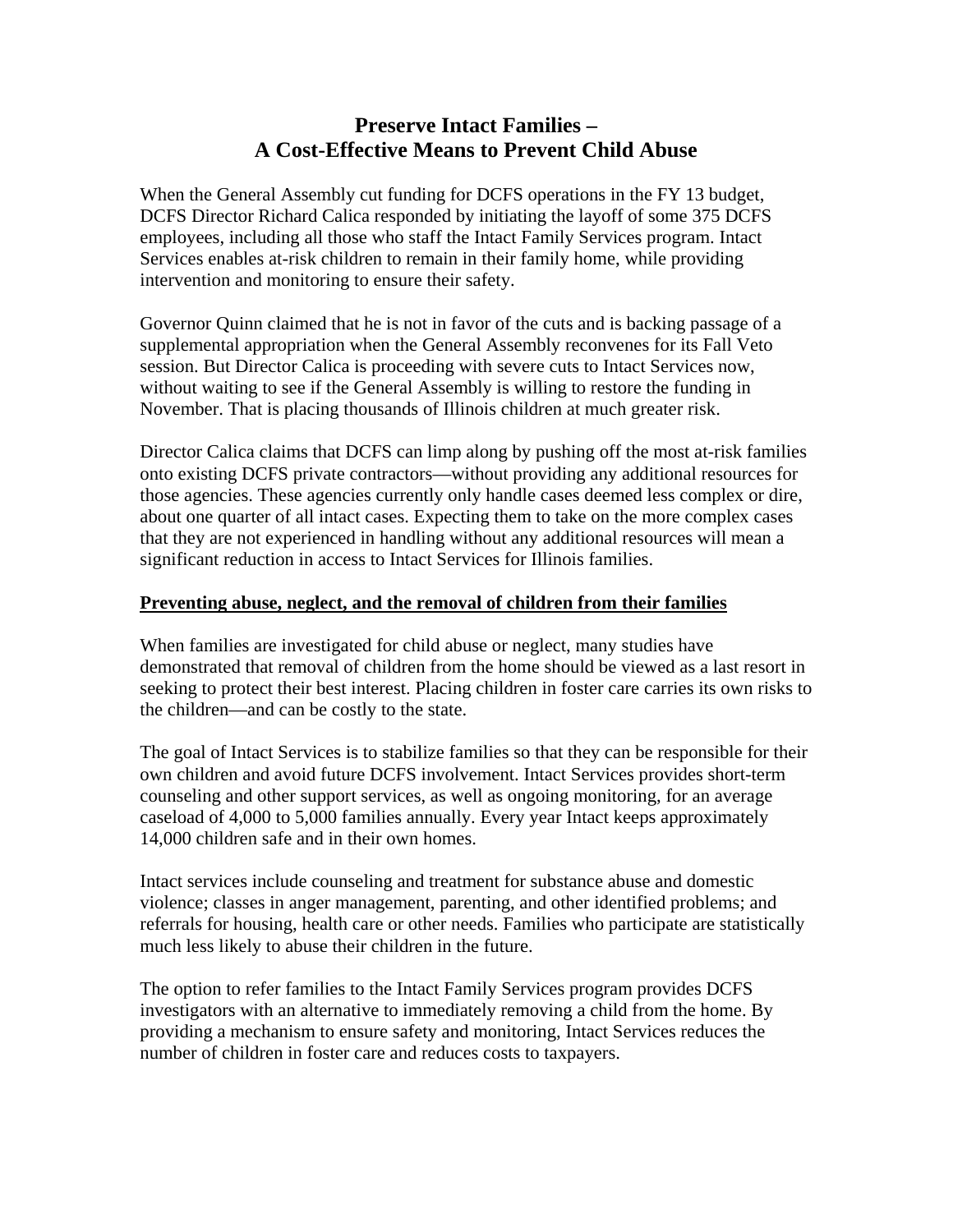Until August 2012, Intact Family Services were available to any family who required DCFS intervention and was willing to participate. DCFS investigators could identify families for Intact Services as part of a child safety plan even before an actual finding of abuse and neglect.

Services ranged from six to 18 months in duration. When the family demonstrated stability the case was closed. If at any point the family was not compliant and the children were at risk, Intact workers could recommend either that a court enforce the caregivers' compliance with the plan or that the children be removed from the home. Intact Services have proven so effective that fewer than 22% of children whose families participate in Intact Services are removed from the home.

## **Cuts to Intact Family Services Happening NOW**

The entire DCFS Intact staff—nearly 300 DCFS workers—have been notified they will be laid off October 1, two months before the General Assembly can consider a supplemental appropriation. Once the layoff is effective, only private-sector agencies will be available to assist families. Moreover, DCFS is severely restricting which families these agencies will be able to serve by changing the criteria and standards for Intact Services. The newly restrictive policies include:

- **Restricting eligibility.** The new eligibility criteria prohibit services from being offered even in very dangerous situations. For example, where one child in the home is a teenager who has sexually victimized a sibling, where a parent of a young child over age six is seriously mentally ill or addicted to drugs, or where children are being put at risk as a result of spousal abuse—all situations where Intact has been proven to help stabilize the family—none are now eligible.
- **Requiring an indicated report**. Requiring investigators to wait until there is an indicated report before a family can be referred for services will delay services. This may necessitate the temporary removal of the children from the home. It also forces the agency to put parents on record for abuse and neglect in order to help them, when poverty may be the driving factor in neglect.
- **Limiting the duration of services**. Intact services will be limited to 5 to 7 months. The time limit may mean services are removed before treatment or therapy has had a lasting impact. And with Intact Services comes monitoring. If workers can't be sure of long-term compliance because this monitoring would end too soon, they may ask that the children be removed to foster care to ensure their safety.

### **Intact Cuts Will Increase Costs**

With fewer families eligible for Intact Services, delays in providing those services and the services provided for a more limited time, the new system will inevitably increase investigative and child welfare caseloads. It will very likely result in more children being